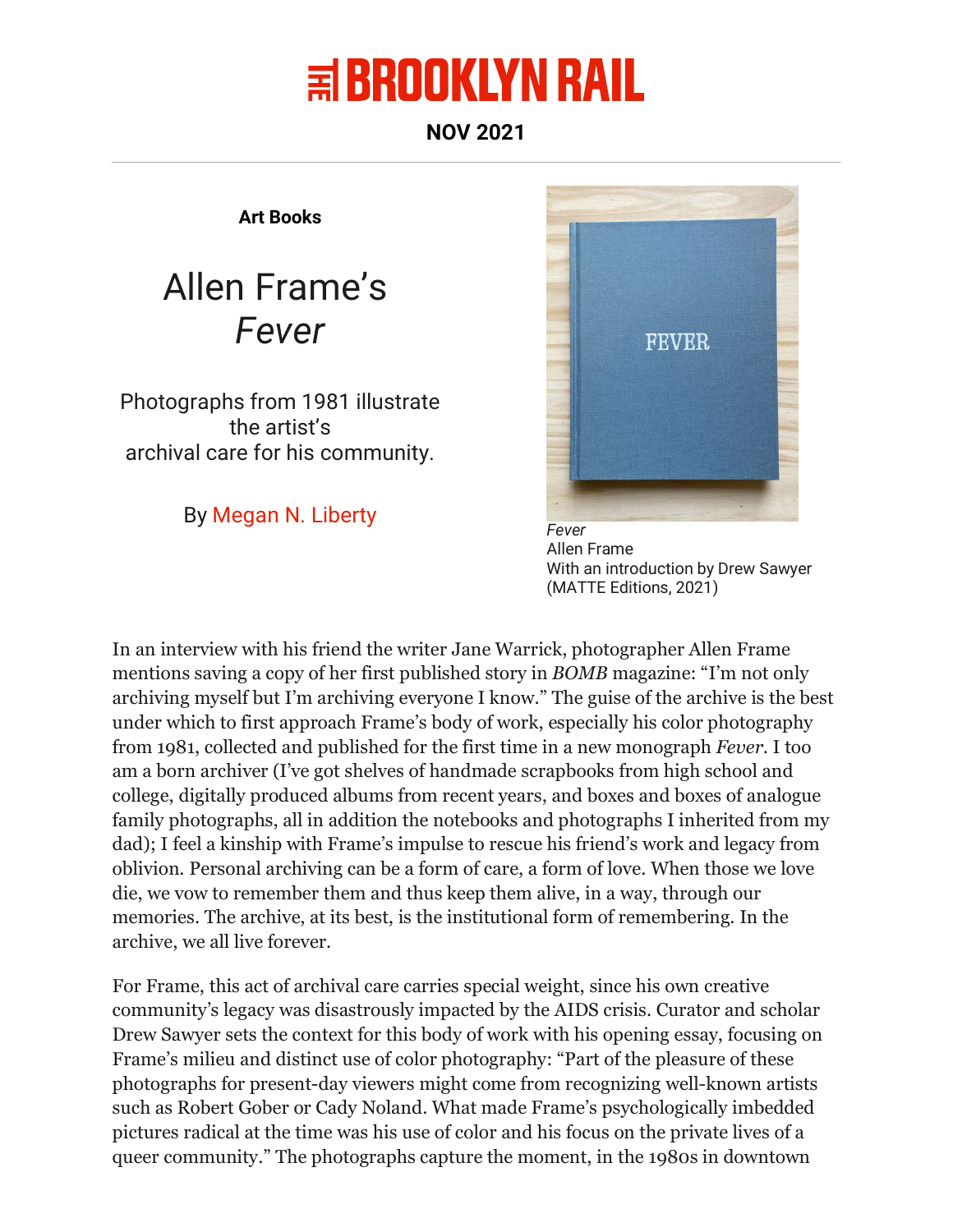New York and Brooklyn, just before there was any awareness of AIDS, how it would remain ignored for so long, and how it would rip through the lives of those pictured. As Frame reflects in the monograph, "We were full of joy and hopefulness about our lives, about what we would accomplish creatively, about our close-knit relationships."

It's these close-knit relationships Frame highlights. Though the images are intimate and domestic, the book resists being relegated to family album status. Each image is slightly off center against a matte white page. Even the page number is tucked surprisingly into the bottom left corner, preserving the illusion of the white page as the gallery wall. Unlike a family album, the images are not accompanied by the who, where, or when. That is saved for the back index.

The book's first photo shows a man in a white t-shirt facing away from the camera looking out a window in a small, sparse, slightly disheveled room with artwork hanging on the walls. On the next page, a woman irons something in the same room, the other figure no longer visible. With each flip of the page, we see new similarly closely cropped domestic scenes—though some later photographs are street scenes, they retain the tenderness of the interior shots.

They are snapshots in a way—quick and unframed—and yet, the small details and omissions reveal as much as they conceal, evidencing a close looking, documenting, and refocusing. As Sawyer notes, "He produces a feeling of psychological tension or narrative potential through his friends' placement and the seeming orchestration of their gestures within the photograph. Solitary figures frequently stand in contemplation, or groups appear in frieze-like arrangements in domestic settings."

In one spread, the left page shows figures perched around the fridge in a messy entrance kitchen. One man casually leans near the door, a cigarette in hand. He's in the background—the foreground and central figure of a man's back as he sips coffee. On the right page though, Frame has singled out the man from the background for a portrait, his gaze still directed at the others now cut from the frame. Consulting the index at the back reveals the who and where of the images (Dan Mahoney in the first; Butch Walker in the second; John West, Mahoney, and Darrel Ellis in the kitchen; and Ellis alone). Though the identities are saved for the Courtesy MATTE